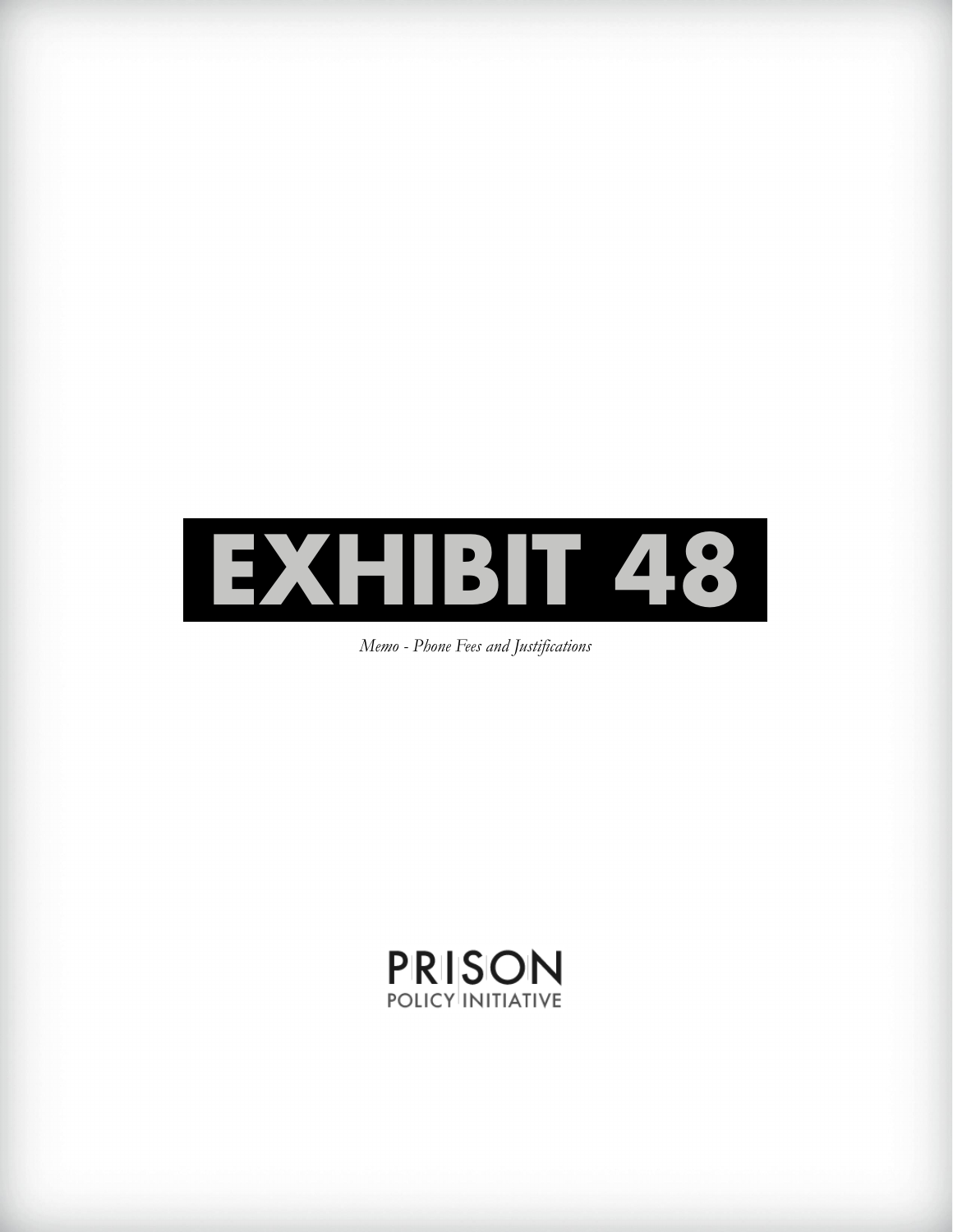## PRISON **POLICY INITIATIVE**

| Re: Prison Phone company justifications for the fees charges |
|--------------------------------------------------------------|
| Date: April 19, 2013                                         |
| From: Aleks Kajstura, Legal Director                         |
| To: Peter Wagner, Executive Director                         |

## **Question presented**

What justifications are offered by the prison phone companies for the various fees charged?

## **Answer**

I reviewed the tariffs of the companies and in some cases their websites to find any available explanation for the various fees charged. Each table row below contains the actual and complete quote of that company's explanation:

| Company | Fee                          | <b>Justification</b>                    | <b>Source</b>                   |
|---------|------------------------------|-----------------------------------------|---------------------------------|
| AmTel   | <b>LEC Billing Cost</b>      | Partial offset of expenses with billing | Exhibit 34,                     |
|         | Recovery Fee                 | calls through local exchange carriers.  | Original Page 33                |
|         | Direct Billing Cost          | Partial offset of expenses with billing | Exhibit 34,                     |
|         | Recovery Fee                 | calls through local exchange carriers.  | Original Page 33                |
|         | <b>Printed Statement Fee</b> | No justification provided               | Exhibit 34,<br>Original Page 32 |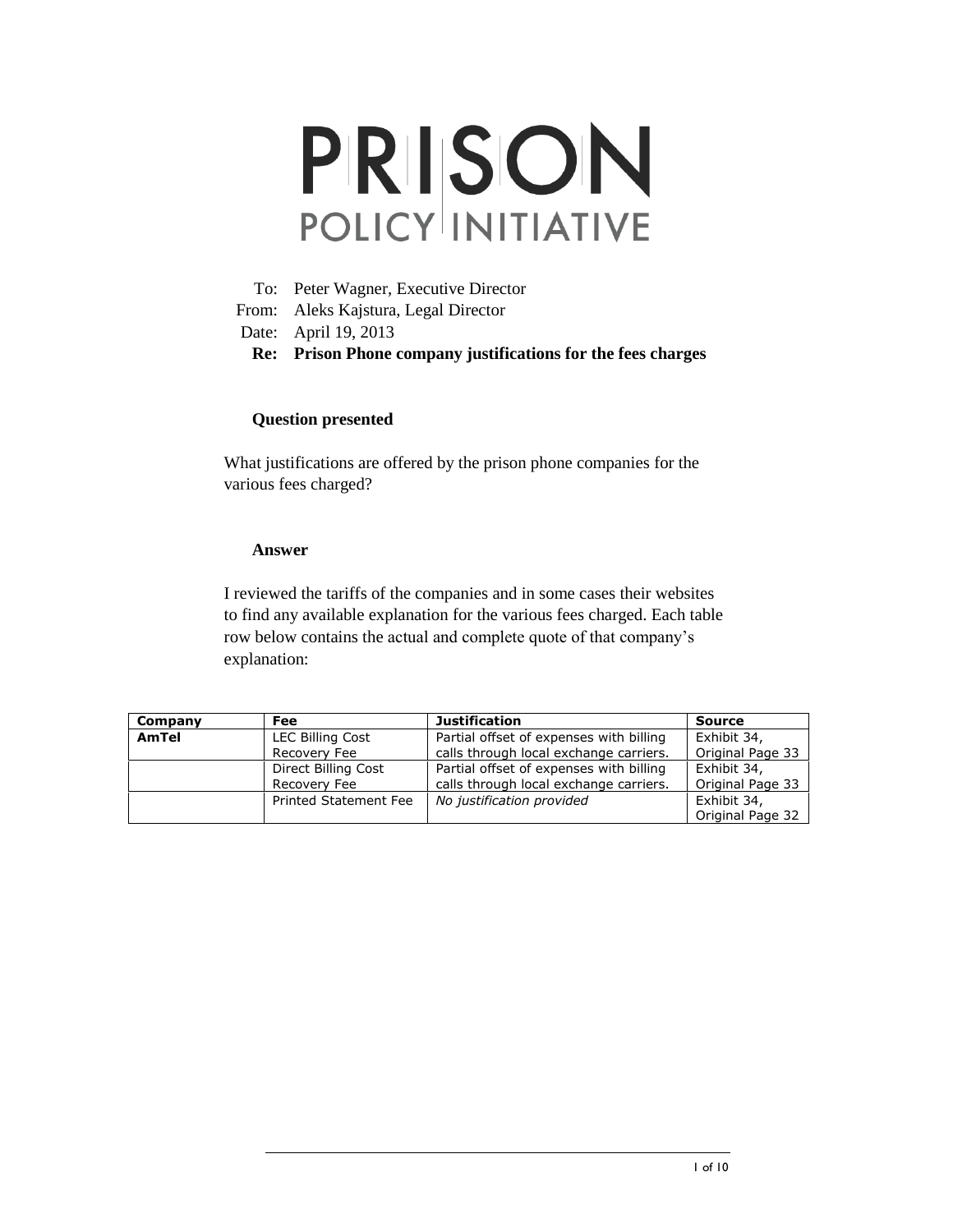| <b>Company</b>          | Fee                                            | <b>Justification</b>                                                                                                                                                                                                                                                                                                                                                                                                                                                                                                                                                                                                                                                                                        | <b>Source</b>                             |
|-------------------------|------------------------------------------------|-------------------------------------------------------------------------------------------------------------------------------------------------------------------------------------------------------------------------------------------------------------------------------------------------------------------------------------------------------------------------------------------------------------------------------------------------------------------------------------------------------------------------------------------------------------------------------------------------------------------------------------------------------------------------------------------------------------|-------------------------------------------|
| <b>Global Tel* Link</b> | <b>Federal Regularity Cost</b><br>Recovery Fee | To partially recover expenses incurred<br>with regard to interstate and<br>international regulatory costs and<br>taxes. This includes, but is not limited<br>to, such items as expenses associated<br>with billing, collecting and remitting<br>federal USF, the national fund for<br>TRS, local number portability, federal<br>regulatory fees, expenses for federal<br>regulatory proceedings and<br>compliance, portions of local and state<br>property taxes associated with<br>interstate and international calling and<br>other non-income-tax related tax<br>costs associated with interstate and<br>international calling.                                                                          | Exhibit 35, $3rd$<br>Revised Page<br>18.1 |
|                         | Public Telephone<br>Surcharge                  | In order to recover the Company's<br>expenses to comply with the FCC's<br>pay telephone compensation plan<br>effective on October 7, 1997 (FCC 97-<br>371), an undiscountable per call<br>charge is applicable to all interstate,<br>intrastate and international calls that<br>originate from any domestic pay<br>telephone used to access the<br>Company's services. This surcharge,<br>which is in addition to standard RTCed<br>usage charges and any applicable<br>service charges and surcharges<br>associated with the Company's<br>service, applies for the use of the<br>instrument used to access the<br>Company's service and is unrelated to<br>the service accessed from the pay<br>telephone. | Exhibit 35,<br>Original Page 10           |
|                         | Single Bill Fee                                | This fee will be charged only once per<br>billing period regardless of the<br>number of calls accepted.                                                                                                                                                                                                                                                                                                                                                                                                                                                                                                                                                                                                     | Exhibit 35, 3rd<br>Revised Page 18        |
|                         | Validation Surcharge                           | The Validation Surcharge is applied to<br>recover revenue lost due to the<br>difficulty of rating calls and the cost of<br>verifying the geographic location of<br>the called party for security purposes<br>pursuant to Correctional Institution<br>contracts.                                                                                                                                                                                                                                                                                                                                                                                                                                             | Exhibit 35, 3rd<br>Revised Page<br>18.1   |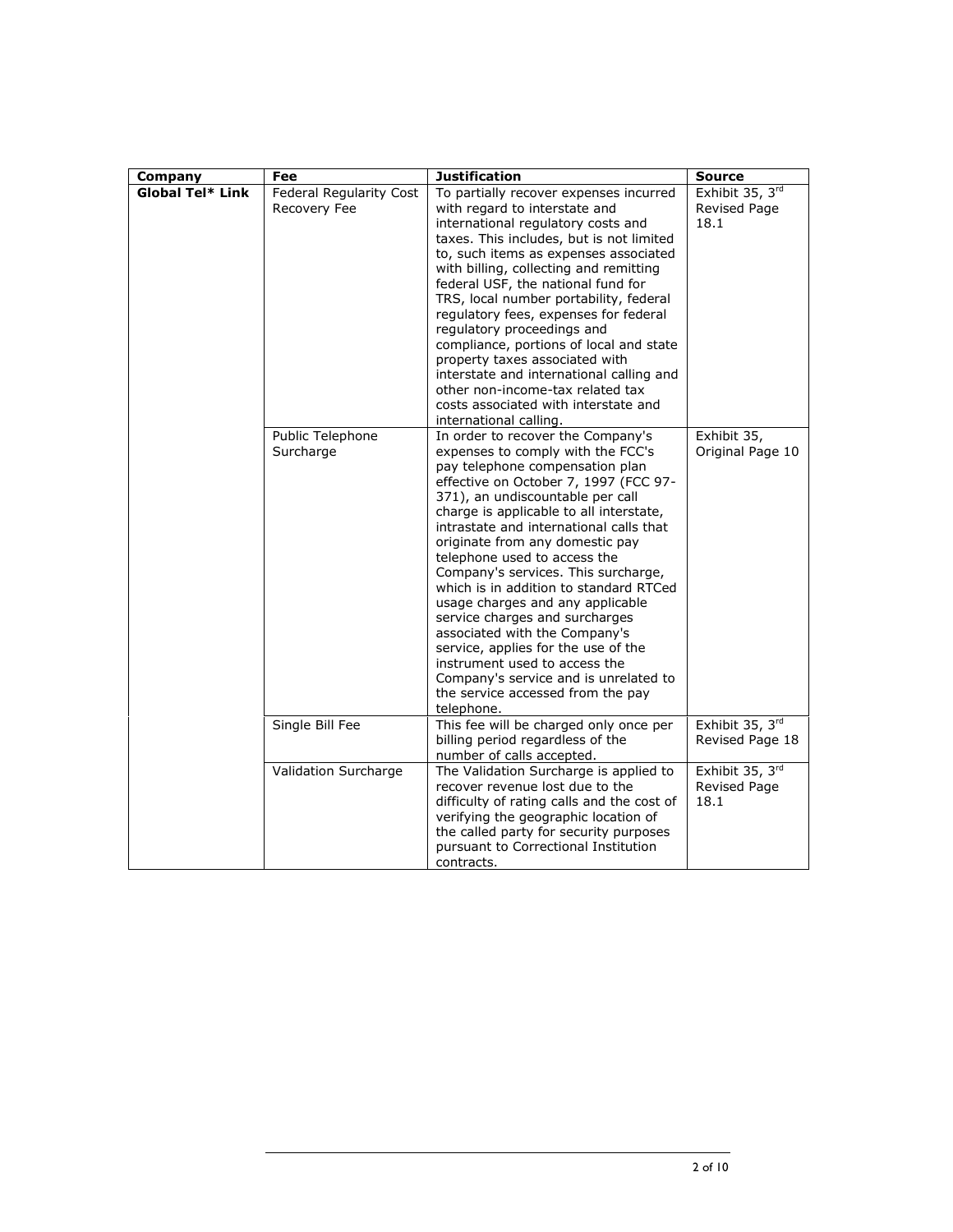| Company            | Fee                                | <b>Justification</b>                                                                                                                                                                                                                                                                                                                                                                                                                                                                                                                                                                                                                  | <b>Source</b>                                  |
|--------------------|------------------------------------|---------------------------------------------------------------------------------------------------------------------------------------------------------------------------------------------------------------------------------------------------------------------------------------------------------------------------------------------------------------------------------------------------------------------------------------------------------------------------------------------------------------------------------------------------------------------------------------------------------------------------------------|------------------------------------------------|
| <b>ICSolutions</b> | <b>Bill Statement Fee</b>          | In order to partially offset increased<br>expenses associated with billing calls<br>via local exchange carriers, a bill<br>statement fee may apply each billing<br>period in which local or long distance<br>collect calls are billed through a<br>Customer's local exchange carrier.                                                                                                                                                                                                                                                                                                                                                 | Exhibit 36,<br>Original Page<br>21.1           |
|                    | Federal Cost Recovery<br>Surcharge | To partially recover expenses incurred<br>with regard to interstate and<br>international regulatory costs and<br>taxes. This includes, but is not limited<br>to, such items as expenses associated<br>with billing, collecting and remitting<br>federal USF, the national fund for<br>TRS, national number portability,<br>federal regulatory fees, expenses for<br>federal regulatory proceedings and<br>compliance, portions of local and state<br>property taxes associated with<br>interstate and international calling and<br>other non-income-tax related tax<br>costs associated with interstate and<br>international calling. | Exhibit 36, 4 <sup>th</sup><br>Revised Page 13 |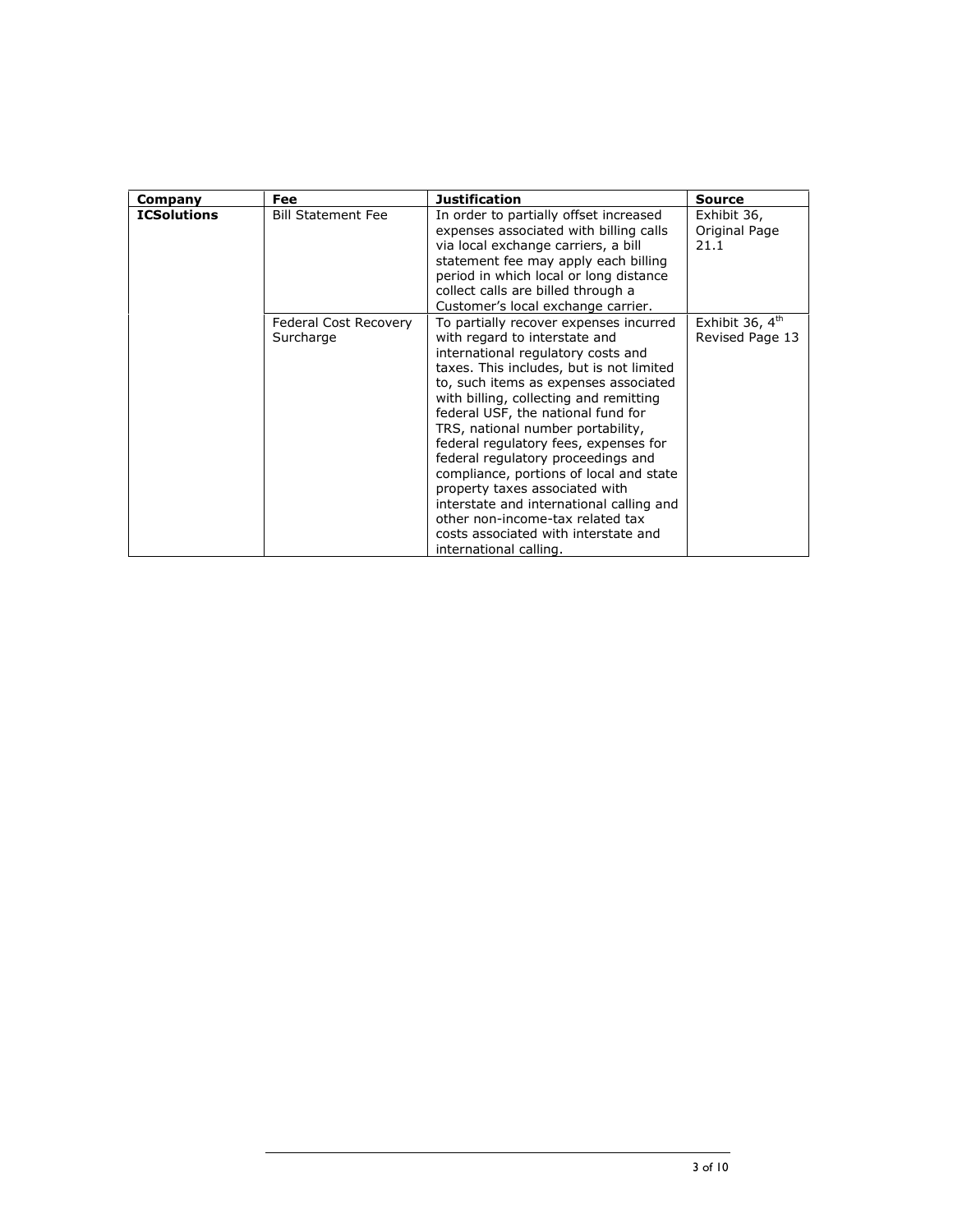| Company                     | Fee                                   | <b>Justification</b>                                                                                                                                                                                                                                                                                                                                                                                                                                                                                                                                                                                                                                                                                           | <b>Source</b>                      |
|-----------------------------|---------------------------------------|----------------------------------------------------------------------------------------------------------------------------------------------------------------------------------------------------------------------------------------------------------------------------------------------------------------------------------------------------------------------------------------------------------------------------------------------------------------------------------------------------------------------------------------------------------------------------------------------------------------------------------------------------------------------------------------------------------------|------------------------------------|
| Infinity<br><b>Networks</b> | Public Telephone<br>Surcharge         | In order to recover the Company's<br>expenses to comply with the FCC's<br>pay telephone compensation plan<br>effective on October 7, 1997 (FCC 97-<br>371), an undiscountable per call<br>charge is applicable to all interstate,<br>intrastate and international calls that<br>originate from any domestic pay<br>telephone used to access the<br>Company's services. This surcharge,<br>which is in addition to standard<br>tariffed usage charges and any<br>applicable service charges and<br>surcharges associated with the<br>Company's service, applies for the use<br>of the instrument used to access the<br>Company's service and is unrelated to<br>the service accessed from the pay<br>telephone. | Exhibit 37,<br>Original Page 12    |
|                             | Single Bill Statement<br>Fee          | This fee is for the purpose of<br>offsetting Company's billing and<br>regulatory expenses associated with<br>the services offered.                                                                                                                                                                                                                                                                                                                                                                                                                                                                                                                                                                             | Exhibit 37, 1st<br>Revised Page 32 |
|                             | Regulatory Assessment<br>Fee          | This fee is assessed to recover<br>expenses the Company incurs with<br>regard to state compliance<br>requirements. This fee is not a tax or<br>charge imposed or required by any<br>government entity.                                                                                                                                                                                                                                                                                                                                                                                                                                                                                                         | Exhibit 37, 1st<br>Revised Page 32 |
|                             | Wireless<br><b>Administration Fee</b> | No justification provided                                                                                                                                                                                                                                                                                                                                                                                                                                                                                                                                                                                                                                                                                      | Exhibit 38                         |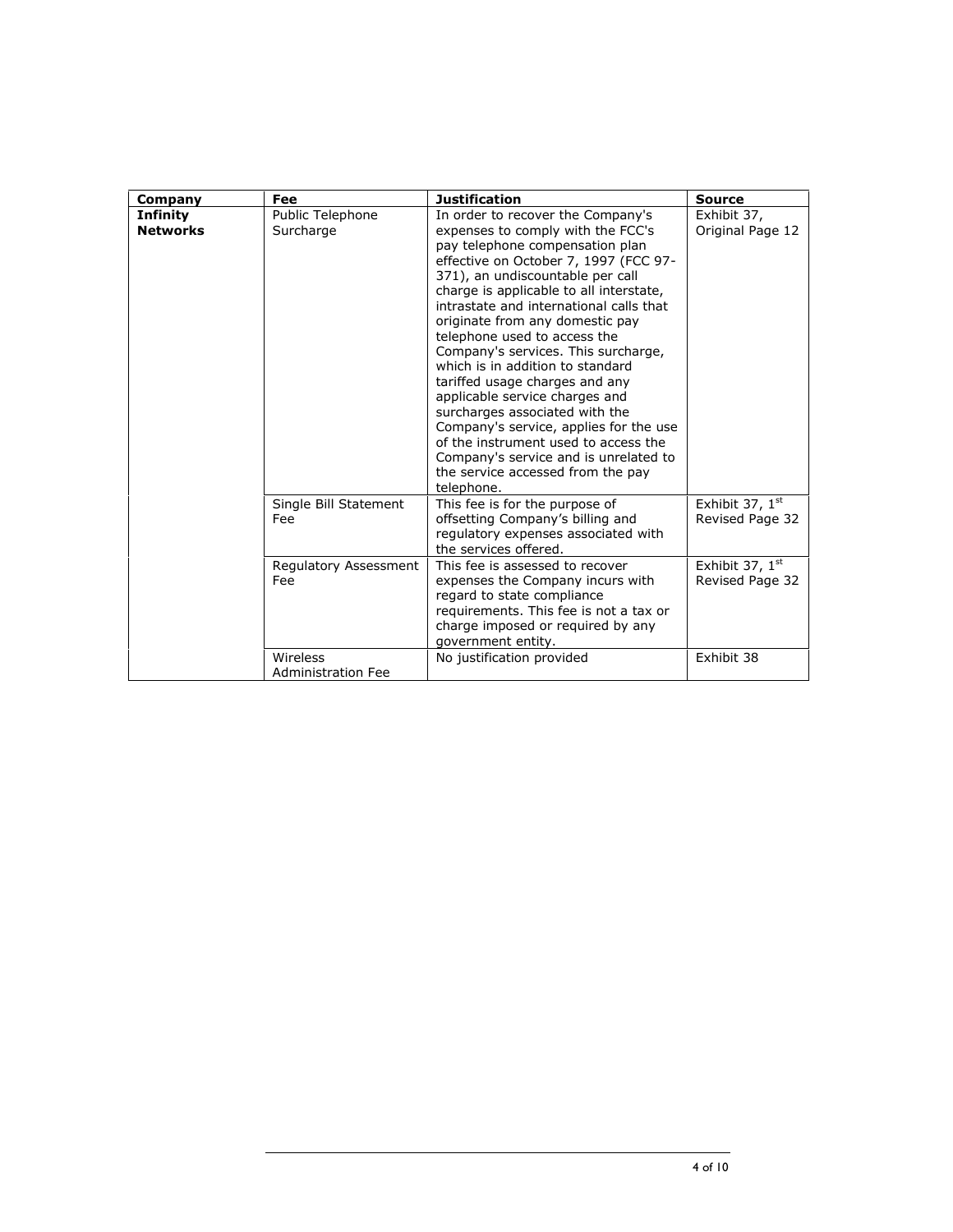| Company | Fee                                | <b>Justification</b>                                                                                                                                                                                                                                                                                                                                                                                                                                                                                                                                                                                                                  | <b>Source</b>                        |
|---------|------------------------------------|---------------------------------------------------------------------------------------------------------------------------------------------------------------------------------------------------------------------------------------------------------------------------------------------------------------------------------------------------------------------------------------------------------------------------------------------------------------------------------------------------------------------------------------------------------------------------------------------------------------------------------------|--------------------------------------|
| Lattice | <b>Bill Statement Fee</b>          | In order to partially offset increased<br>expenses associated with billing calls<br>via local exchange carriers, a billing<br>cost recovery fee will apply each<br>billing period in which local or long<br>distance collect calls are billed<br>through a Customer's local exchange<br>carrier or directly by the Company.                                                                                                                                                                                                                                                                                                           | Exhibit 39, $1st$<br>Revised Page 18 |
|         | Federal Cost Recovery<br>Surcharge | To partially recover expenses incurred<br>with regard to interstate and<br>international regulatory costs and<br>taxes. This includes, but is not limited<br>to, such items as expenses associated<br>with billing, collecting and remitting<br>federal USF, the national fund for<br>TRS, national number portability,<br>federal regulatory fees, expenses for<br>federal regulatory proceedings and<br>compliance, portions of local and state<br>property taxes associated with<br>interstate and international calling and<br>other non-income-tax related tax<br>costs associated with interstate and<br>international calling. | Exhibit 39, $1st$<br>Revised Page 18 |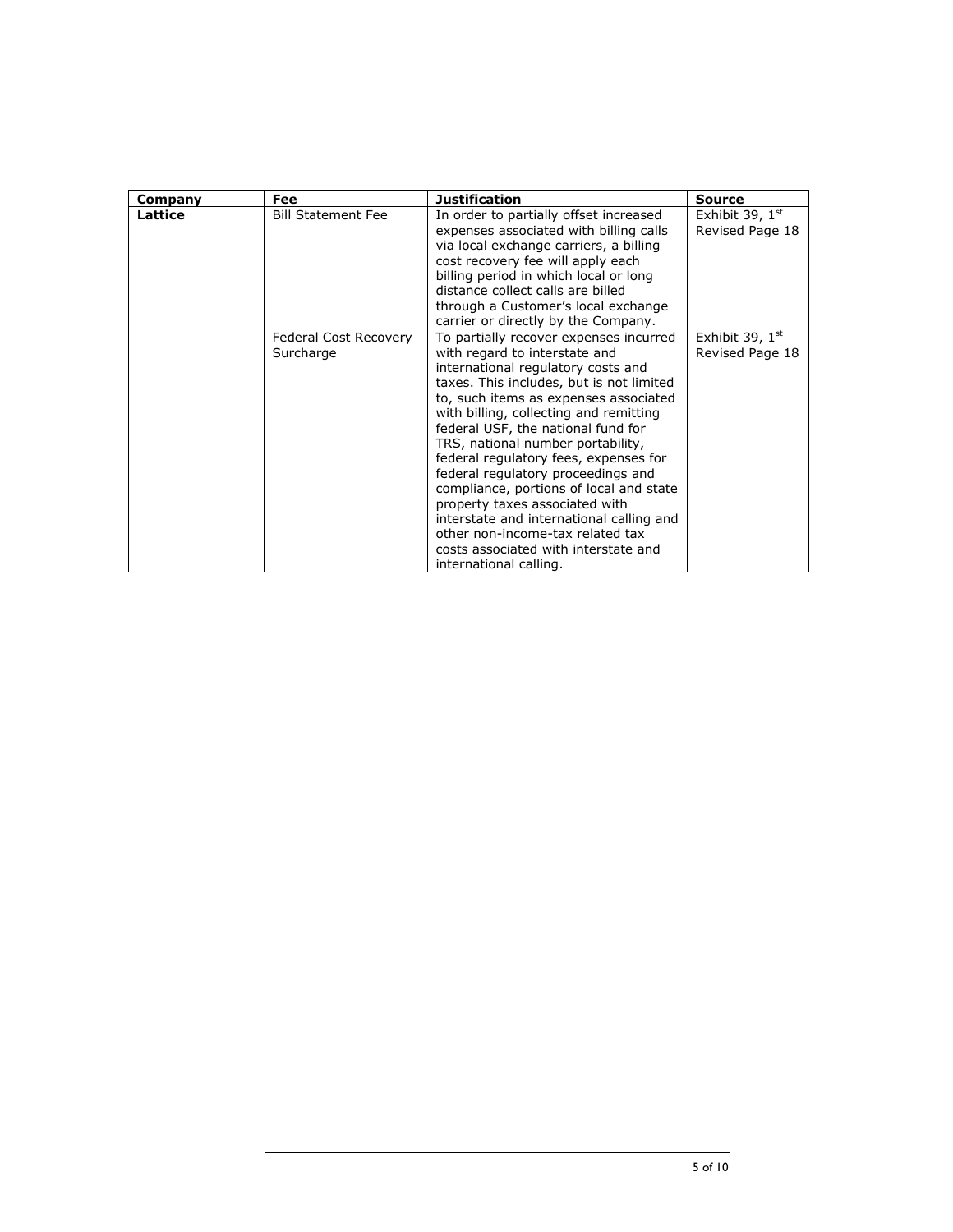| Company | Fee                           | <b>Justification</b>                                                                                                                                                                                                                                                                                                                                                                                                                                                                                                                                                                                                                                                    | <b>Source</b>                                                                                          |
|---------|-------------------------------|-------------------------------------------------------------------------------------------------------------------------------------------------------------------------------------------------------------------------------------------------------------------------------------------------------------------------------------------------------------------------------------------------------------------------------------------------------------------------------------------------------------------------------------------------------------------------------------------------------------------------------------------------------------------------|--------------------------------------------------------------------------------------------------------|
| Legacy  | <b>Bill Statement Fee</b>     | This fee will be assessed when the<br>Company bills for its services on the<br>Customer's local telephone bill.                                                                                                                                                                                                                                                                                                                                                                                                                                                                                                                                                         | Exhibit 40,<br>Original Page 43                                                                        |
|         | Carrier Cost Recovery<br>Fee  | To recover certain costs associated<br>with providing intrastate local<br>exchange service including expenses<br>for national regulatory fees and<br>programs, and connection and<br>account servicing charges. This fee is<br>not a tax or charge required by the<br>government.                                                                                                                                                                                                                                                                                                                                                                                       | Exhibit 40, 1st<br>Revised Page<br>44, Original<br>Page $17 - 1$ <sup>st</sup><br>Revised Page<br>42.2 |
|         | Network infrastructure<br>Fee | To recover various costs of network<br>development and maintenance,<br>regulatory oversight proceedings and<br>compliance, fraud monitoring, account<br>provisioning and maintenance and<br>other costs incurred by the company<br>in the provision of interstate<br>telecommunications services. This fee<br>is not a government mandated tax or<br>surcharge.                                                                                                                                                                                                                                                                                                         | Exhibit 40, 1st<br>Revised Page 44                                                                     |
|         | Non Subscriber Fee            | No justification provided                                                                                                                                                                                                                                                                                                                                                                                                                                                                                                                                                                                                                                               | Exhibit 40,<br>Original Page<br>43, Original<br>Page $17 - 1$ <sup>st</sup><br>Revised Page<br>42.2    |
|         | Payphone Surcharge            | In order to recover the Company's<br>expenses to comply with the FCC's<br>pay telephone compensation plan<br>effective on October 7, 1997 (FCC 97-<br>371), a per call charge may apply to<br>interstate, intrastate and international<br>calls that originate from any domestic<br>pay telephone used to access the<br>Company's services. This surcharge,<br>which is in addition to standard usage<br>charges and any applicable service<br>charges and surcharges associated<br>with the Company's service, applies<br>for the use of the instrument used to<br>access the Company's service and is<br>unrelated to the service accessed<br>from the pay telephone. | Exhibit 40,<br>Original Page 11                                                                        |
|         | Premise Impose Fee            | No justification provided                                                                                                                                                                                                                                                                                                                                                                                                                                                                                                                                                                                                                                               | Exhibit 40,<br>Original Page 21                                                                        |
|         | Prepaid Wireless Fee          | No justification provided                                                                                                                                                                                                                                                                                                                                                                                                                                                                                                                                                                                                                                               | Exhibit 40, 1st<br>Revised Page 44                                                                     |
|         | Regulatory Compliance<br>Fee  | This fee is utilized to recover<br>expenses the company incurs with<br>regard to state compliance activities.<br>This fee is not a tax or charge<br>imposed or required by any<br>government entity.                                                                                                                                                                                                                                                                                                                                                                                                                                                                    | Exhibit 40,<br>Original Page 43                                                                        |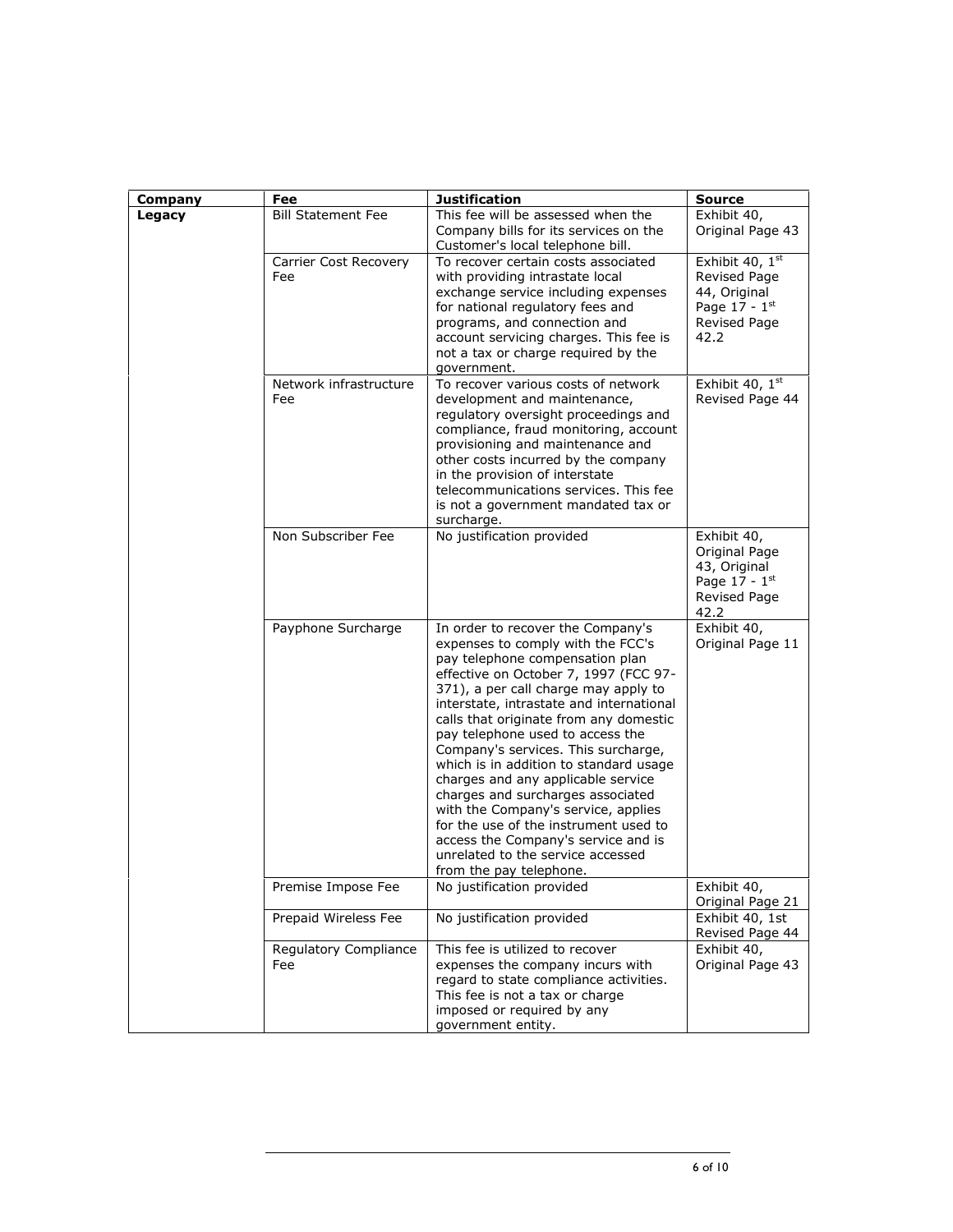| Company     | Fee                                     | <b>Justification</b>                                                                                                                                                                                                                                                                                                                                                                                                                        | <b>Source</b>                                       |
|-------------|-----------------------------------------|---------------------------------------------------------------------------------------------------------------------------------------------------------------------------------------------------------------------------------------------------------------------------------------------------------------------------------------------------------------------------------------------------------------------------------------------|-----------------------------------------------------|
| <b>NCIC</b> | Account Maintenance<br>Fee              | A prepaid collect account is<br>deactivated when no customer<br>initiated activity occurs within 30 days<br>following the last customer-initiated<br>transaction. After 30 days of<br>inactivity, a monthly Account<br>Maintenance Fee may be applied to<br>the prepaid collect account. The<br>monthly fee is \$10.00 or the<br>remainder of the balance in the<br>account, whichever is smaller.                                          | Exhibit 8, 2nd<br>Revised Page 55                   |
|             | <b>Billing Cost Recovery</b><br>Fee     | In order to partially offset increased<br>expenses associated with billing calls<br>via local exchange carriers, a billing<br>cost recovery fee may apply each<br>billing period in which local or long<br>distance collect calls are billed<br>through a Customer's local exchange<br>carrier.                                                                                                                                             | Exhibit 8, 2 <sup>nd</sup><br>Revised Page 55       |
|             | Regulatory Cost<br>Recovery Fee         | In order to partially recover expenses<br>incurred with regard to interstate<br>regulatory costs and taxes, such as<br>expenses associated with billing,<br>collecting and remitting federal USF;<br>national TRS and LNP funds, national<br>number portability, federal regulatory<br>fees, expenses for federal regulatory<br>proceedings and compliance, and<br>interstate and international allocations<br>of property and other taxes. | Exhibit 8, 2 <sup>nd</sup><br>Revised Page 55       |
|             | <b>Federal USF Cost</b><br>Recovery Fee | To recover expenses associated with<br>billing, collecting and remitting federal<br>USF.                                                                                                                                                                                                                                                                                                                                                    | Exhibit 8, 2 <sup>nd</sup><br>Original Page<br>10.1 |
|             | Regulatory Assessment<br>Fee            | For costs associated with regulatory<br>proceedings and filings, compliance<br>with regulatory orders and mandates,<br>and administration of federally<br>mandated taxes and surcharges.                                                                                                                                                                                                                                                    | Exhibit 41                                          |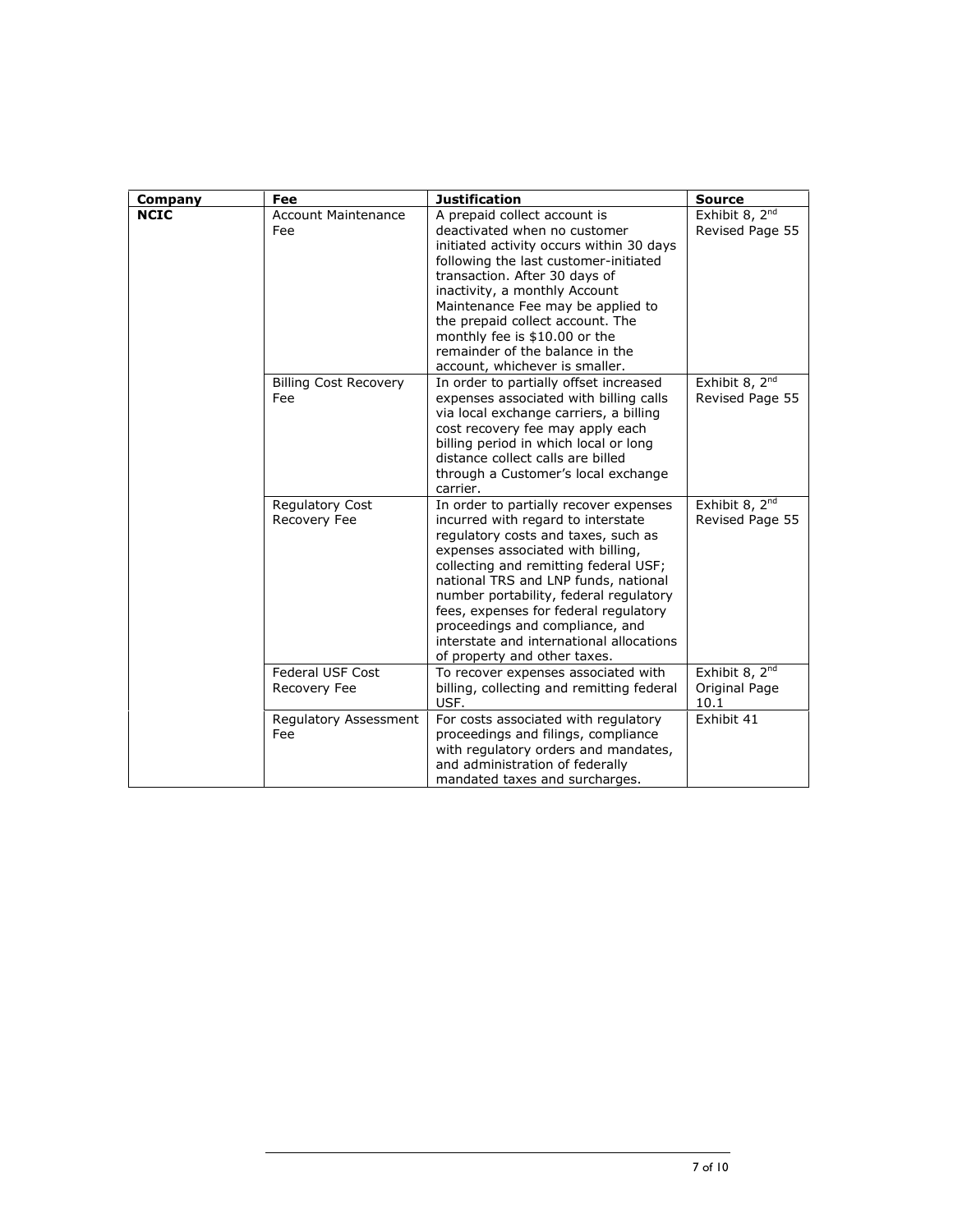| Company | Fee                        | <b>Justification</b>                                                                                                                                                                                                                                                                                                                                     | <b>Source</b>                   |
|---------|----------------------------|----------------------------------------------------------------------------------------------------------------------------------------------------------------------------------------------------------------------------------------------------------------------------------------------------------------------------------------------------------|---------------------------------|
| Pay Tel | <b>Bill Processing Fee</b> | To recover costs associated with the<br>Company's administration, billing,<br>collection and remittance of various<br>government-mandated fees,<br>surcharges and other amounts<br>associated with the provision of<br>services by the Company. No fee will<br>be assessed in any month when there<br>are no collect or prepaid collect calls<br>billed. | Exhibit 42,<br>Original Page 37 |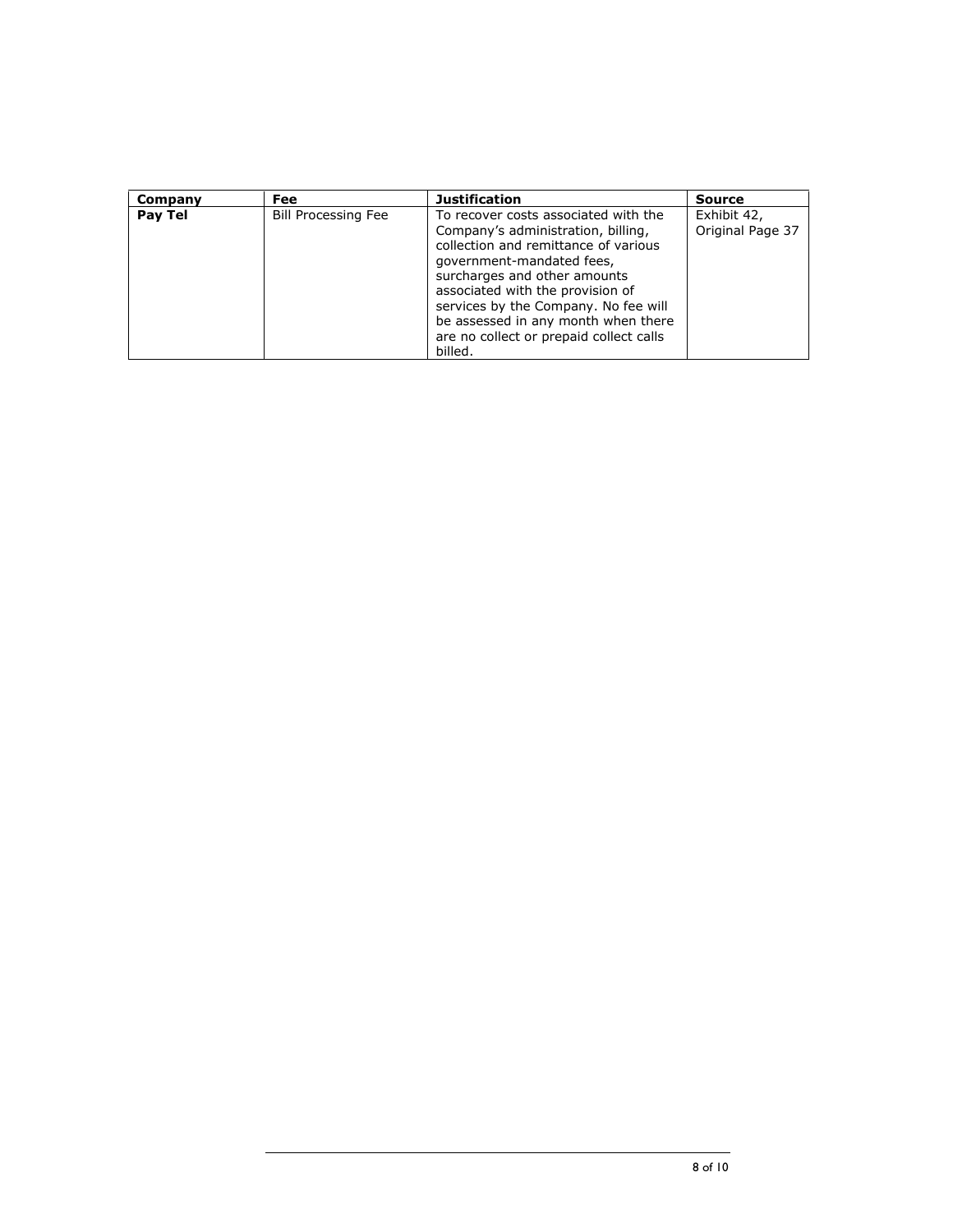| Company        | Fee                                   | <b>Justification</b>                                                                                                                                                                                                                                                                                            | <b>Source</b>         |
|----------------|---------------------------------------|-----------------------------------------------------------------------------------------------------------------------------------------------------------------------------------------------------------------------------------------------------------------------------------------------------------------|-----------------------|
| <b>Securus</b> | <b>Bill Processing Charge</b>         | The bill processing charge is a<br>monthly fee to recover some of the<br>Company's billing expenses associated<br>with calls from Confinement Facilities<br>served by the Company.                                                                                                                              | Exhibit 43,<br>page 2 |
|                | <b>Billing Statement Fee</b>          | In order to partially offset increased<br>expenses associated with billing calls<br>through local telephone companies, a<br>billing fee may apply each billing<br>period in which local or long distance<br>collect calls are billed to a consumer's<br>local telephone company.                                | Exhibit 43,<br>page 2 |
|                | Federal Regulatory<br>Recovery Fee    | No justification provided                                                                                                                                                                                                                                                                                       | Exhibit 43,<br>page 3 |
|                | USF Administrative Fee                | The Federal Regulatory Recovery Fee<br>helps recover costs associated with<br>the provision of state-tostate and<br>international long distance services<br>including the administration of the<br>federal universal service fund (USF),<br>other federal regulatory fees,<br>proceedings and compliance items. | Exhibit 43,<br>page 3 |
|                | Wireless<br><b>Administration Fee</b> | No justification provided                                                                                                                                                                                                                                                                                       |                       |